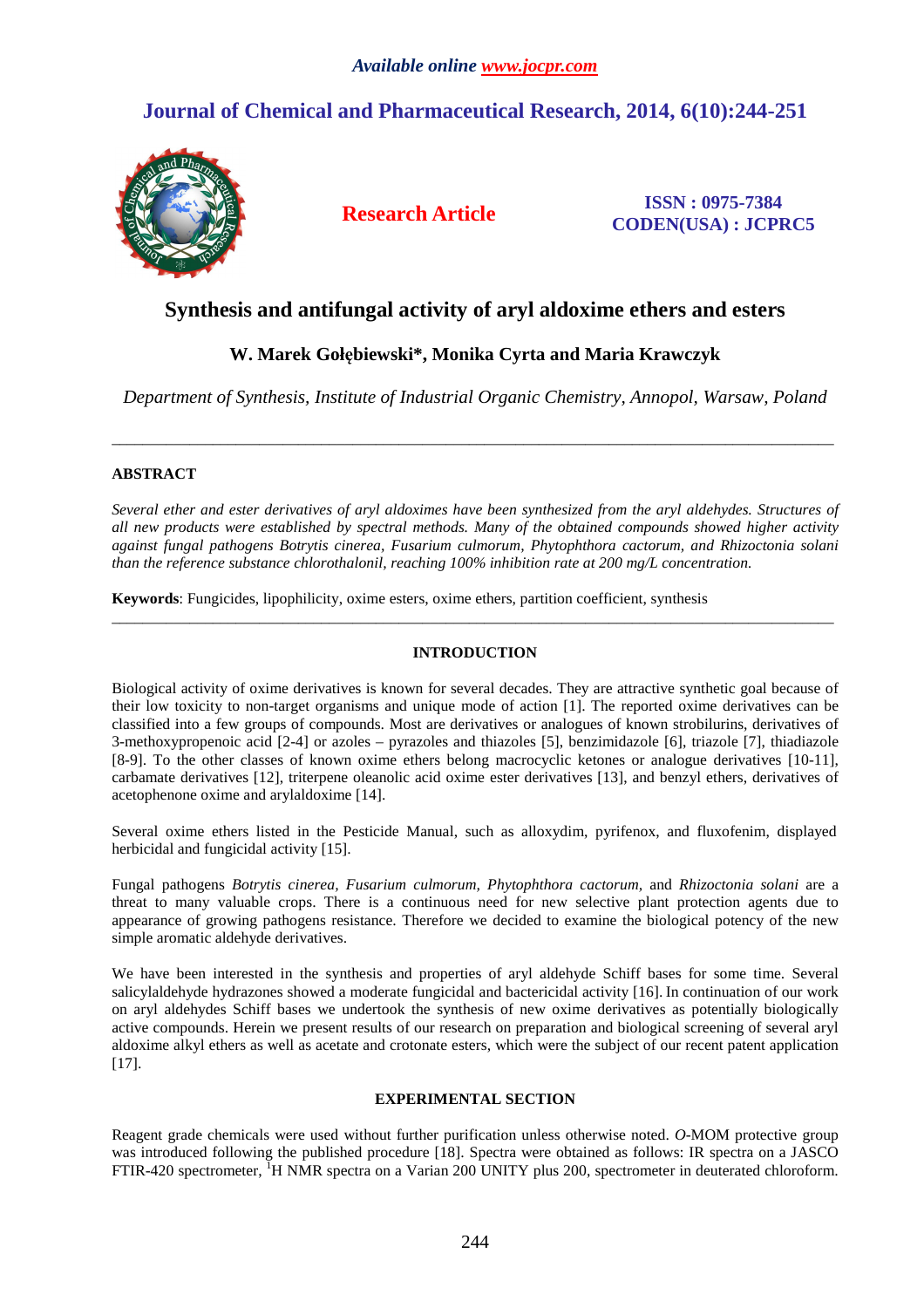Chemical shifts are given in ppm  $(\delta)$  relative to TMS as an internal standard, coupling constants are reported in Hz. EI mass spectra were run on a AMD M-40, HR EI mass spectra on a AMD 604. The octanol/water partition coefficients (clog*P*) were calculated using the computer program Hyperchem 7.5.

*\_\_\_\_\_\_\_\_\_\_\_\_\_\_\_\_\_\_\_\_\_\_\_\_\_\_\_\_\_\_\_\_\_\_\_\_\_\_\_\_\_\_\_\_\_\_\_\_\_\_\_\_\_\_\_\_\_\_\_\_\_\_\_\_\_\_\_\_\_\_\_\_\_\_\_\_\_\_*

# **2.1. A typical procedure for synthesis of oxime ethers 3aa–3ee**

A solution of oxime **2a** (0.4 g, 2.2 mmol), DMSO (3 ml), propyl bromide (0.5 g, 4.1 mmol), and potassium hydroxide (0.8 g) in water (6 ml) was stirred at room temperature for half an hour. Then brine was added (15 ml) and the mixture was extracted with ethyl acetate. The organic layer was washed with brine. After drying over anhydrous MgSO4, the solvent was evaporated under vacuum. The product **3ab** was obtained as a yellow oil 0.38 g (77%). IR (neat) 1608, 1511, 1236, 1152, 1014, 952, 834 cm<sup>-1</sup>; <sup>1</sup>H NMR (CDCl<sub>3</sub>, 200 MHz)  $\delta$  8.04 (s, 1H, HC=N), 7.51 (dd, *J =* 8.8 Hz, 2H, H-2,6), 7.02 (t, *J =* 8.8 Hz, 2H, H-3,5), 5.19 (s, 2H, O-CH2-O), 4.10 (t, *J =* 6.8 Hz, 3H, O-CH2-CH3), 3.48 (s, 3H, -OCH3), 0.97 (t, *J =* 7.5 Hz, 3H, CH3). EI MS m/z (% intensity) 223 (58), 192 (8), 164 (5), 151 (15). HR EI MS calcd. for C12H17NO3: 223.1208, found: 223.1203.

# **2.1.1**. *(E)***-4-Methoxymethoxybenzaldoxime O-ethyl ether (3aa)**

A yellow oil (67%); IR (neat) 3000, 1649, 1511, 1438, 1237, 1153, 1016, 953, 709 cm<sup>-1</sup>; <sup>1</sup>H NMR (CDCl<sub>3</sub>, 200 MHz) *δ* 8.03 (s, 1H, HC=N), 7.52 (d, *J =* 8.8 Hz, 2H, H-2,6), 7.03 (d, *J =* 8.8 Hz, 2H, H-3,5), 5.19 (s, 2H, OCH2O), 4.21 (q,  $J = 7.0$  Hz, 2H, O-CH<sub>2</sub>-CH<sub>3</sub>), 3.47 (s, 3H, O-CH<sub>2</sub>-O-CH<sub>3</sub>), 1.3 (t,  $J = 7.0$  Hz, 3H, CH<sub>3</sub>). EI MS  $m/z$  (% of intensity) 209 (75), 179 (30), 151 (20), 134 (7). HR EI MS calcd. for  $C_{11}H_{15}NO_3$ : 209.1052, found: 209.1055.

# **2.1.2.**  $(E)$ -4-methoxymethoxybenzaldoxime  $O$ -2-propyl ether (3ac)

A yellow oil (85%); IR (neat) 2974, 1607, 1511, 1236, 1153, 972, 834 cm<sup>-1</sup>; <sup>1</sup>H NMR (CDCl<sub>3</sub>, 200 MHz) δ 8.01 (s, 1H, HC=N), 7.52 (d, *J =* 8.8 Hz, 2H, H-2,6), 7.02 (d, *J =* 8.8 Hz, 2H, H-3,5), 5.19 (s, 2H, OCH2O), 4.42 (septuplet, 1H, (CH3)2-CH), 3.48 (s, 3H, O-CH2-O-CH3), 1.3 (d, *J =* 6.4 Hz, 6H, CH3). EI MS *m/z* (%) 223 (74), 192 (44), 181 (41), 516 (64). HR EI MS calcd. for  $C_{12}H_{17}NO_3$ : 223.1208, found: 223.1216.

# **2.1.3.** *(E)***-4-Methoxymethoxybenzaldoxime** *O***-butyl ether (3ad)**

A yellow oil (52%); IR (neat) 2958, 1607, 1511, 1309, 1236, 1153, 997, 834 cm<sup>-1</sup>; <sup>1</sup>H NMR (CDCl<sub>3</sub>, 200 MHz) δ 8.03 (s, 1H, HC=N), 7.51 (d, *J =* 8.9 Hz, 2H, H-2,6), 7.02 (d, *J =* 8.9 Hz, 2H, H-3,5), 5.19 (s, 2H, OCH2O), 4.15 (t,  $J = 6.6$ ; 13.2 Hz, 2H, O-CH<sub>2</sub>-CH<sub>2</sub>), 3.48 (s, 3H, O-CH<sub>2</sub>-O-CH<sub>3</sub>), 0.95 (t,  $J = 7.2$ Hz, CH<sub>3</sub>). EI MS  $m/z$  (% of intensity) 237 (54), 236 (17), 206 (47). HR EI MS calcd. for  $C_{13}H_{19}NO_3$ : 237.1365, found: 237.1365.

# **2.1.4.** *(E)***-4-Methoxymethoxybenzaldoxime** *O***-pentyl ether (3ae)**

A yellow oil (46%); IR (neat) 2932, 1607, 1511, 998, 834 cm<sup>-1</sup>; <sup>1</sup>H NMR (CDCl<sub>3</sub>, 200 MHz) *δ* 8.03 (s, 1H, HC=N), 7.51 (d, *J =* 9.0 Hz, 2H, H-2,6), 7.03 (d, *J =* 9.0 Hz, 2H, H-3,5), 5.19 (s, 2H, O-CH2-O), 4.14 (t, *J =* 6.6 Hz, 2H, O-CH2-CH2), 3.48 (s, 3H, OCH3), 0.92 (m, 3H, CH3). EI MS *m/z* (%of intensity) 251 (60), 250 (23), 220 (60), 192 (46). HR EI MS calcd. for C<sub>14</sub>H<sub>21</sub>NO<sub>3</sub>: 251.1521, found: 251.1527.

# **2.1.5.** *(E)***-2-Methoxymethoxybenzaldoxime** *O***-ethyl ether (3ba)**

A yellow oil (96%); IR (neat) 3441, 2878, 1605, 1485, 1239, 1154, 1052, 998, 757 cm<sup>-1</sup>; <sup>1</sup>H NMR (CDCl<sub>3</sub>, 200 MHz) *δ* 8.49 (s, 1H, HC=N), 7.81 (ddd, *J =* 8.0; 1.7; 0.5 Hz, 1H, H-6), 7.31 (m, 1H, H-4), 7.11 (dd, *J =* 8.4; 1.3 Hz, 1H, H-3), 7.00 (m, 1H, H-5), 5.20 (s, 2H, O-CH<sub>2</sub>-O), 4.23 (g, *J* = 7.0 Hz, 2H, O-CH<sub>2</sub>CH<sub>3</sub>), 3.47 (s, 3H, OCH<sub>3</sub>), 1.33 (t, *J =* 7.0 Hz, 3H, CH3). EI MS *m/z* (% of intensity) 209 (30), 178 (55), 164 (55), 132 (50). HR EI MS calcd. for  $C_{11}H_{15}NO_3$ : 209.1052, found: 209.1057.

# **2.1.6**. *(E)*-**2-Methoxymethoxybenzaldoxime** *O***-propyl ether (3bb)**

A yellow oil (85%); IR (neat) 2964, 1605, 1485, 1340, 1239, 1154, 988, 756, 628 cm<sup>-1</sup>; <sup>1</sup>H NMR (CDCl<sub>3</sub>, 200 MHz) *δ* 8.49 (s, 1H, HC=N), 7.81 (dd, *J =* 1.6; 7.8 Hz, 1H, H-6), 7.30 (m, 1H, H-4), 7.09 (dd, *J =*8.6; 1.2 Hz, 1H, H-3), 6.99 (tm,  $J = 7.0$  Hz, 1H, H-5), 5.21 (s, 2H, O-CH<sub>2</sub>-O, 4.13 (t,  $J = 6.7$  Hz, 2H, O-CH<sub>2</sub>-CH<sub>2</sub>-CH<sub>2</sub>), 3.48 (s, 3H, OCH<sub>3</sub>), 1.74 (sextuplet,  $J = 7.2$  Hz, 2H, CH<sub>2</sub>CH<sub>2</sub>CH<sub>3</sub>), 0.98 (t,  $J = 7.5$  Hz, 3H, CH<sub>3</sub>). EI MS  $m/z$  (% of intensity) 223 (30), 164 (70), 132 (52), 119 (35). HR EI MS calcd. for C<sub>12</sub>H<sub>17</sub>NO<sub>3</sub>: 223.1208, found: 223.1207.

# **2.1.7.** *(E)***-2-Methoxymethoxybenzaldoxime** *O***-2-propyl ether (3bc)**

A yellow oil (66%); IR (neat) 2974, 1603, 1486, 1239, 1154, 1080, 972, 756 cm<sup>-1</sup>; <sup>1</sup>H NMR (CDCl<sub>3</sub>, 200 MHz) δ 8.47 (s, 1H, HC=N), 7.81 (dd, *J =* 1.9; 7.8 Hz, 1H, H-6), 7.30 (m, 1H, H-4), 7.12 (dd, *J =* 0.8; 7.6 Hz, 1H, H-3), 7.00 (t, *J =* 7.7 Hz, 1H, H-5), 5.19 (s, 2H, O-CH2-O), 4.46 (septuplet, *J =* 6.2 Hz, 1H, CH-(CH3)2 ), 3.47 (s, 3H, O-CH3), 1.31 (d, *J =* 6.2 Hz, 3H, CH3). EI MS *m/z* (% of intensity) 223 (35), 164 (70), 132 (48), 119 (60). HR EI MS calcd. for  $C_{12}H_{17}NO_3$ : 223.1208, found: 223.1204.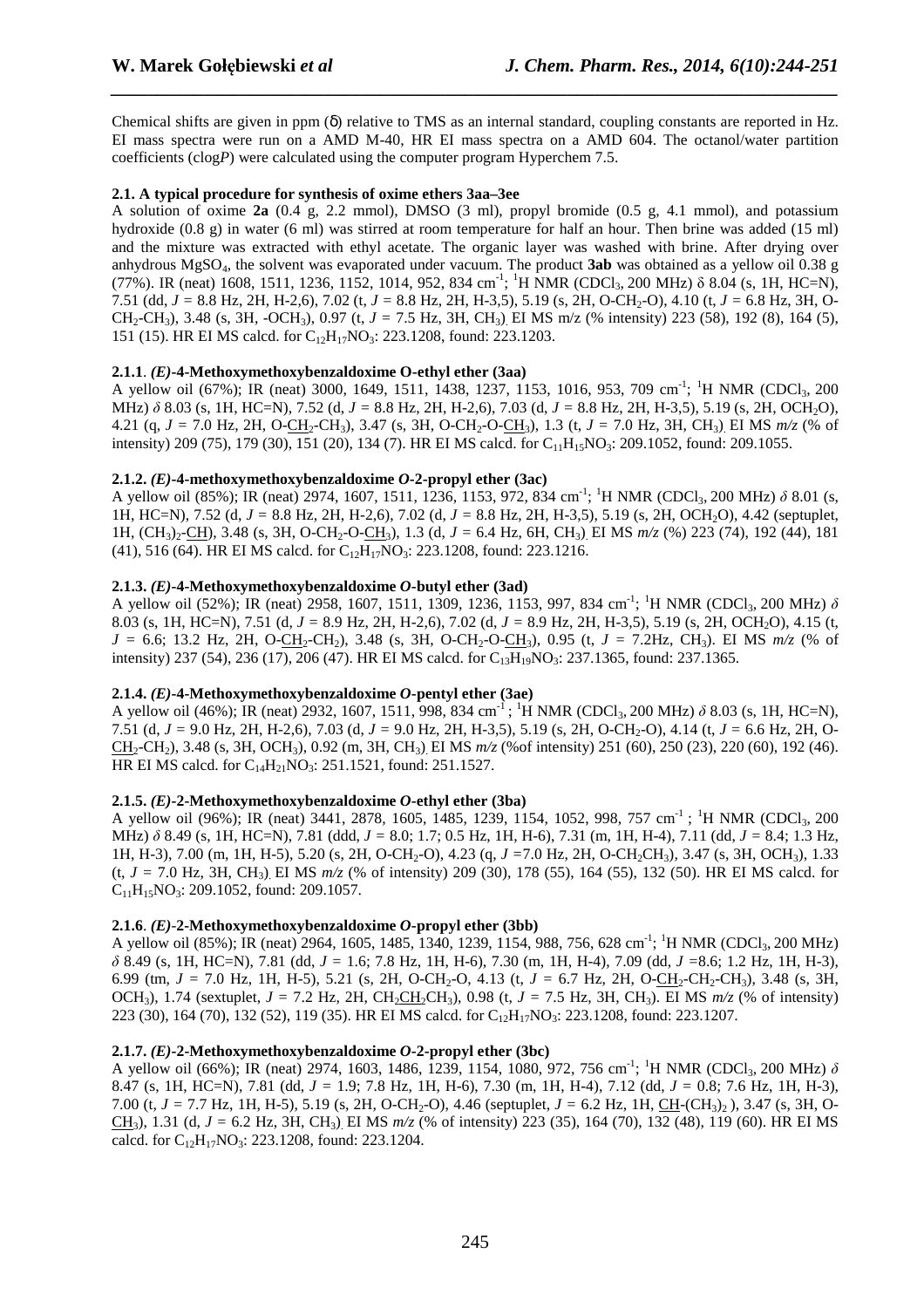# **2.1.8.** *(E)***-2-Methoxymethoxybenzaldoxime** *O***-butyl ether (3bd)**

A yellow oil (73%); IR (neat) 2959, 1606, 1486, 1239, 1154, 997, 755 cm<sup>-1</sup>; <sup>1</sup>H NMR (CDCl<sub>3</sub>, 200 MHz) δ 8.49 (s, 1H, HC=N), 7.88 (dd, *J =* 2.0; 7.8 Hz, 1H, H-6), 7.31 (m, 1H, H-4), 7.11 (dd, *J =* 8.4; 1.0 Hz, H-3), 7.00 (m, 1H, H-5), 5.20 (s, 2H, O-CH<sub>2</sub>-O), 4.17 (t, *J* = 6.6 Hz, 2H, OCH<sub>2</sub>-(CH<sub>2</sub>)<sub>2</sub>), 3.48 (s, 3H, OCH<sub>3</sub>), 1.68 (m, 2H, CH<sub>2</sub>-CH<sub>2</sub>-O), 1.44 (m, 2H), 0.96 (t, *J* = 7.0 Hz, 3H, CH<sub>3</sub>-CH<sub>2</sub>). EI MS  $m/z$  (% of intensity) 237 (14), 164 (55), 132 (40), 45 (100). HR EI MS calcd. for  $C_{13}H_{19}NO_3$ : 237.1365, found: 237.1368.

*\_\_\_\_\_\_\_\_\_\_\_\_\_\_\_\_\_\_\_\_\_\_\_\_\_\_\_\_\_\_\_\_\_\_\_\_\_\_\_\_\_\_\_\_\_\_\_\_\_\_\_\_\_\_\_\_\_\_\_\_\_\_\_\_\_\_\_\_\_\_\_\_\_\_\_\_\_\_*

# **2.1.9.** *(E)***-2-Methoxymethoxybenzaldoxime** *O***-pentyl ether (3be)**

A yellow oil (46%); IR (neat) 2932, 1605, 1485, 1457, 1378, 1239, 1204, 1105, 1080, 997, 755, 628 cm<sup>-1</sup>; <sup>1</sup>H NMR (CDCl3, 200 MHz) *δ* 8.49 (s, 1H, HC=N), 7.81 (dd, *J =* 1.8; 7.6 Hz, 1H, H-6), 7.31 (m, 1H, H-4), 7.10 (m, 1H, H-3), 7.0 (m, 1H, H-5), 5.20 (s, 2H, O-CH<sub>2</sub>-O), 4.16 (t, *J* = 6.8 Hz, 2H, CH<sub>2</sub>-(CH<sub>2</sub>)<sub>2</sub>), 3.48 (s, 3H, O-CH<sub>3</sub>), 1.72 (m, 2H, CH<sub>2</sub>CH<sub>2</sub>O), 1.39 (m, 4H), 0.92 (t, *J* = 7.0 Hz, 3H, CH<sub>3</sub>CH<sub>2</sub>). EI MS  $m/z$  (% of intensity) 251 (13), 164 (56), 119 (41), 45 (100). HR EI MS calcd. for  $C_{14}H_{21}NO_3$ : 251.1521, found: 251.1532.

# **2.1.10.** *(E)***-2-Methoxymethoxy-5-chlorobenzaldoxime** *O***-ethyl ether (3ca)**

A yellow oil (85%); IR (neat) 2977, 1481, 1401, 1241, 1158, 1126, 1080, 1052, 992, 813 cm<sup>-1</sup>; <sup>1</sup>H NMR (CDCl<sub>3</sub>, 200 MHz) *δ* 8.39 (s, 1H, HC=N), 7.79 (d, *J =* 2.6 Hz, 1H, H-6), 7.27 (dd, *J =* 8.8; 2.6 Hz, H-4), 7.05 (d, *J =* 8.8 Hz, 1H, H-3), 5.18 (s, 2H, O-CH<sub>2</sub>-O), 4.23 (q, *J* = 7.1 Hz, 2H, -O-CH<sub>2</sub>CH<sub>3</sub>), 3.47 (s, 3H, -OCH<sub>3</sub>), 1.33 (t, *J* = 7.1 Hz, 3H, CH<sub>3</sub>). EI MS  $m/z$  (% of intensity) 243 (10), 214 (80), 198 (12), 142 (100). HR EI MS calcd. for C<sub>11</sub>H<sub>14</sub>ClNO<sub>3</sub>: 243.0662, found: 243.0669.

#### **2.1.11**. *(E)***-2-Methoxymethoxy-5-chlorobenzaldoxime** *O***-propyl ether (3cb)**

A yellow oil (85%); IR (neat) 2964, 1481, 1401, 1241, 1158, 1126, 1080, 990, 813 cm<sup>-1</sup>; <sup>1</sup>H NMR (CDCl<sub>3</sub>, 200 MHz) *δ* 8.40 (s, 1H, HC=N), 7.79 (d, *J =* 2.8 Hz, 1H, H-6), 7.25 (dd, *J =*8.8; 2.6 Hz, 1H, H-4), 7.05 (d, *J =*8.8 Hz, 1H, H-3), 5.18 (s, 2H, O-CH2-O), 4.13 (t, *J =* 6.8 Hz, 2H, O-CH2-CH2), 3.47 (s, 3H, OCH3), 1.74 (sextuplet, *J =* 7.6 Hz, 2H, CH<sub>2</sub>CH<sub>2</sub>CH<sub>3</sub>), 0.98 (t, *J* = 7.8; 7.4 Hz, 3H, CH<sub>3</sub>) EI MS  $m/z$  (% of intensity) 257 (20), 198 (30), 166 (20), 153 (40). HR EI MS calcd. for C<sub>12</sub>H<sub>16</sub>ClNO<sub>3</sub>: 257.0819, found: 257.0823.

#### **2.1.12**. *(E)***-2-Methoxymethoxy-5-chlorobenzaldoxime** *O***-2-propyl ether (3cc)**

A yellow oil (65%); IR (neat) 2975, 1482, 1401, 1370, 1322, 1241, 1158, 1125, 1080, 977, 813, 625 cm-1; <sup>1</sup>H NMR (CDCl3, 200 MHz) *δ* 8.38 (s, 1H, HC=N), 7.79 (d, *J =* 2.6 Hz, 1H, H-6), 7.45 (dd, *J =* 8.8; 2.6 Hz, 1H, H-4), 7.05 (d,  $J = 8.8$  Hz, 1H, H-3), 5.17 (s, 2H, O-CH<sub>2</sub>-O), 4.46 (septuplet,  $J = 6.2$  Hz, 1H, (CH<sub>3</sub>)<sub>2</sub>-CH), 3.46 (s, 3H, OCH<sub>3</sub>), 1.29  $(t, J = 6.2 \text{ Hz}, 3H, CH_3)$ . EI MS  $m/z$  (% of intensity) 257 (14), 198 (22), 153 (31), 45 (100). HR EI MS calcd. for C12H16ClNO3: 257.0819, found: 257.0820.

# **2.1.13**. *(E)***-2-Methoxymethoxy-5-chlorobenzaldoxime** *O***-butyl ether (3cd)**

A yellow oil (61%); IR (KBr) 2959, 1481, 1241, 1158, 992 cm<sup>-1</sup>; <sup>1</sup>H NMR (CDCl<sub>3</sub>, 200 MHz) δ 8.39 (s, 1H, HC=N), 7.79 (d, *J =* 2.8 Hz, 1H, H-6), 7.22 (dd, *J =* 9.0; 2.6 Hz, H-4), 7.05 (d, *J =* 9.0 Hz, 1H, H-3), 5.18 (s, 2H, O-CH2-O), 4.18 (t, *J* = 7.0 Hz, 2H, O-CH<sub>2</sub>-CH<sub>2</sub>), 3.47 (s, 3H, OCH<sub>3</sub>), 0.96 (t, *J* = 7.4 Hz, 3H, CH<sub>3</sub>), 1.71 (m, 2H, CH<sub>2</sub>CH<sub>2</sub>O), 1.43 (m, 2H), 0.96 (t, *J =* 7.4 Hz, 3H, CH3). EI MS *m/z* (% of intensity) 271 (19), 200 (22), 198 (31), 153 (47). HR EI MS calcd. for  $C_{13}H_{18}CINO_3$ : 271.0984, found: 271.0983.

# **2.1.14. (***E***)-2-Methoxymethoxy-5-chlorobenzaldoxime** *O***-pentyl ether (3ce)**

A yellow oil (48%); IR (neat) 2933, 1481, 1241, 1158, 1126, 1080, 991, 813 cm<sup>-1</sup>; <sup>1</sup>H NMR (CDCl<sub>3</sub>, 200 MHz)  $\delta$ 8.39 (s, 1H, HC=N), 7.79 (d, *J =* 2.6 Hz, 1H, H-6), 7.24 (dd, *J =* 9.0; 2.6 Hz, 1H, H-4), 7.06 (d, *J =* 9.0 Hz, 1H, H-3), 5.18 (s, 2H, O-CH<sub>2</sub>-O), 4.17 (t, *J* = 6.6 Hz, 2H, O-CH<sub>2</sub>-CH<sub>2</sub>), 3.47 (s, 3H, OCH<sub>3</sub>), 1.72 (m, 2H, OCH<sub>2</sub>CH<sub>2</sub>), 1.36 (m, 4H, CH<sub>2</sub>CH<sub>2</sub>CH<sub>3</sub>), 0.92 (s, 3H, CH<sub>3</sub>). EI MS  $m/z$  (% of intensity) 285 (26), 200 (18), 198 (48), 153 (58). HR EI MS calcd. for  $C_{14}H_{20}CINO_3$ : 285.1132, found: 285.1131.

# **2.1.15.**  $(E)$ -4- $(2$ -propyl)benzaldoxime  $O$ -ethyl ether  $(3da)$

A yellow oil (67%); IR (neat) 2962, 1055, 933, 830 cm<sup>-1</sup>; <sup>1</sup>H NMR (CDCl<sub>3</sub>, 200 MHz)  $\delta$  8.06 (s, 1H, HC=N), 7.50 (d, *J =* 8.4 Hz, 2H, H-2,6), 7.22 (d, *J =* 8.4 Hz, 2H, H-3,5), 4.21 (q, *J =* 7.2 Hz, 2H, CH2O), 2.92 (m, 1H, -CH-), 1.32 (t,  $J = 7.2$  Hz, 3H, CH<sub>2</sub>CH<sub>3</sub>), 1.25 (d,  $J = 6.8$  Hz, 6H, (CH<sub>3</sub>)<sub>2</sub>-CH). EI MS  $m/z$  (% of intensity) 191 (93), 176 (100), 148 (55), 130 (33). HR EI MS calcd. for  $C_{12}H_{17}NO$ : 191.1310, found 191.1305.

# **2.1.16.**  $(E)$ -4- $(2$ -propyl)benzaldoxime  $O$ -propyl ether  $(3db)$

A yellow oil (68%); IR (neat) 2962, 1461, 1056, 991, 936, 829 cm<sup>-1</sup>; <sup>1</sup>H NMR (CDCl<sub>3</sub>, 200 MHz) δ 8.06 (s, 1H, HC=N), 7.50 (d, *J =* 8.2 Hz, 2H, H-2,6), 7.22 (d, *J =* 8.2 Hz, 2H, H-3,5), 4.11 (t, *J =* 6.8 Hz, 2H, CH2O), 2.91 (m, 1H, (CH<sub>3</sub>)<sub>2</sub>-CH), 1.73 (m, 2H, CH<sub>2</sub>-CH<sub>3</sub>), 1.25 (d, *J* = 6.8 Hz, 6H, (CH<sub>3</sub>)<sub>2</sub>-CH), 0.97 (t, *J* = 7.2 Hz, 3H, CH<sub>3</sub>-CH<sub>2</sub>).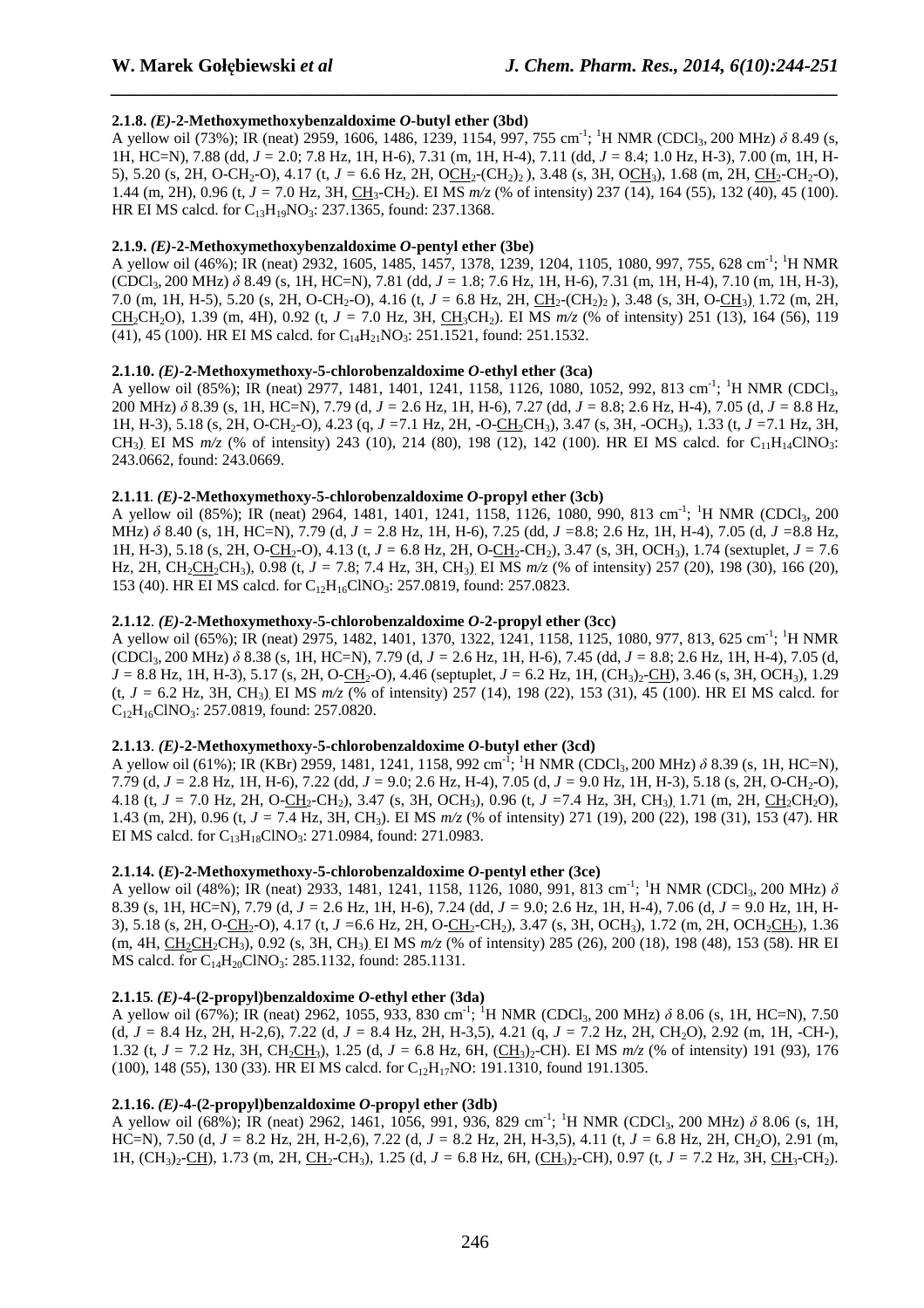EI MS  $m/z$  (% of intensity) 205 (83), 190 (45), 148 (100), 132 (81). HR EI MS calcd. for C<sub>13</sub>H<sub>19</sub>NO: 205.1470, found: 205.1470.

*\_\_\_\_\_\_\_\_\_\_\_\_\_\_\_\_\_\_\_\_\_\_\_\_\_\_\_\_\_\_\_\_\_\_\_\_\_\_\_\_\_\_\_\_\_\_\_\_\_\_\_\_\_\_\_\_\_\_\_\_\_\_\_\_\_\_\_\_\_\_\_\_\_\_\_\_\_\_*

# **2.1.17.**  $(E)$ -4- $(2$ -propyl)benzaldoxime  $O$ -2-propyl ether  $(3dc)$

A yellow oil (69%); IR (neat) 2965, 1321, 1123, 976, 829 cm<sup>-1</sup>; <sup>1</sup>H NMR (CDCl<sub>3</sub>, 200 MHz) *δ* 8.04 (s, 1H, HC=N), 7.5 (d, *J* = 8.4 Hz, 2H, H-2,6), 7.22 (d, *J* = 8.4 Hz, 2H, H-3,5), 4.44 (m, 1H, (CH<sub>3</sub>)<sub>2</sub>-CH-O), 2.91 (m, 1H, (CH<sub>3</sub>)<sub>2</sub>-CH), 1.30 (d,  $J = 8.2$  Hz, 6H, (CH<sub>3</sub>)<sub>2</sub>-CH-O), 1.25 (d,  $J = 7.0$  Hz, 6H, (CH<sub>3</sub>)<sub>2</sub>-CH-O). EI MS  $m/z$  (% of intensity) 205 (1), 148 (100), 146 (48), 130 (30). HR EI MS calcd. for C13H19NO: 205.1471, found: 205.1471.

# **2.1.18.** *(E)***-4-(2-propyl)benzaldoxime** *O***-butyl ether (3dd)**

A yellow oil (67%); IR (neat) 2960, 1462, 1054, 951, 829 cm<sup>-1</sup>; <sup>1</sup>H NMR (CDCl<sub>3</sub>, 200 MHz) δ 8.06 (s, 1H, HC=N), 7.50 (d, *J =* 8.1 Hz, 2H, H-2,6), 7.22 (d, *J =* 8.1 Hz, 2H, H-3,5), 4.16 (t, *J =* 6.6 Hz, 2H, CH2O), 2.91 (m, 1H,  $(CH_3$ )<sub>2</sub>-CH), 1.70 (m, 2H, OCH<sub>2</sub>CH<sub>2</sub>), 1.45 (m, 2H, CH<sub>2</sub>CH<sub>2</sub>CH<sub>2</sub>), 1.25 (d,  $J = 6.8$  Hz, 6H, (CH<sub>3</sub>)<sub>2</sub>-CH), 0.91 (t,  $J =$ 7.0 Hz, 3H, CH3-CH2). EI MS *m/z* (% of intensity) 219 (21), 77 (26), 57 (28), 41 (55). HR EI MS calcd. for  $C_{14}H_{21}NO: 219.1628$ , found: 219.1633.

# **2.1.19.**  $(E)$ -4- $(2$ -propyl)benzaldoxime  $O$ -pentyl ether  $(3de)$

A yellow oil (70%); IR (neat) 2959, 1460, 1056 cm<sup>-1</sup>; <sup>1</sup>H NMR (CDCl<sub>3</sub>, 200 MHz)  $\delta$  8.06 (s, 1H, HC=N), 7.50 (d, *J =* 8.2 Hz, 2H, H-2,6), 7.22 (d, *J =*8.2 Hz, 2H, H-3,5), 4.15 (t, *J =*6.6 Hz, 2H, CH2O), 2.91 (m, 1H, (CH3)2-CH), 1.71 (m, 2H, OCH<sub>2</sub>CH<sub>2</sub>), 1.36 (m, 4H), 1.25 (d, *J* = 7.0 Hz, 6H, (CH<sub>3</sub>)<sub>2</sub>-CH), 0.91 (t, *J* = 6.8 Hz, 3H, CH<sub>3</sub>). EI MS  $m/z$  (% of intensity) 233 (42), 202 (36), 188 (60), 174 (65), 160 (70). HR EI MS calcd. for  $C_1$ <sub>5</sub>H<sub>23</sub>NO: 233.1780, found: 233.1775.

# **2.1.20**. *(E)***-2,4-Dichlorobenzaldoxime** *O***-ethyl ether (3ea)**

A yellow oil (68%); IR (neat) 2977, 1587, 1477, 1384, 1126, 1047, 969, 850, 821 cm<sup>-1</sup>; <sup>1</sup>H NMR (CDCl<sub>3</sub>, 200 MHz) *δ* 8.42 (s, 1H, HC=N), 7.40 (d, *J =* 8.6 Hz, 1H, H-6), 7.38 (d, *J =* 2.0 Hz, 1H, H-3), 7.24 (dd, *J =* 8.6; 2.2 Hz, 1H, H-5), 4.25 (q, *J =* 7.1 Hz; 2H, O-CH2), 1.33 (t, *J =* 7.1 Hz; 3H, O-CH3 ). EI MS *m/z* (% of intensity) 217 (94), 191 (25), 174 (40), 172 (55). HR EI MS calcd. for C<sub>9</sub>H<sub>9</sub>Cl<sub>2</sub>NO: 217.0048, found: 217.0051.

# **2.1.21**. *(E)***-2,4-Dichlorobenzaldoxime** *O***-propyl ether (3eb)**

A yellow oil (63%); IR (neat) 2965, 1588, 1472, 1383, 1059, 993, 944, 864, 821 cm<sup>-1</sup>; <sup>1</sup>H NMR (CDCl<sub>3</sub>, 200 MHz) δ 8.43 (s, 1H, HC=N), 7.84 (d, *J =* 8.6 Hz, 1H, H-6), 7.39 (d, *J =* 2.0 Hz, 1H, H-3), 7.23 (dd, *J =* 8.6; 2.0 Hz, 1H, H-5), 4.15 (t,  $J = 6.6$  Hz; 2H, O-CH<sub>2</sub>), 1.74 (m, 2H, -CH<sub>2</sub>-), 0.89 (t,  $J = 7.4$  Hz; 3H, CH<sub>3</sub>). EI MS  $m/z$  (% of intensity) 231 (34), 119 (23), 189 (35), 172 (66). HR EI MS calcd. for C<sub>10</sub>H<sub>11</sub>Cl<sub>2</sub>NO: 231.0204, found: 231.0207.

# **2.1.22.**  $(E)$ -2.4-Dichlorobenzaldoxime  $O$ -2-propyl ether  $(3ec)$

A yellow oil (67%); IR (neat) 2976, 1588, 1473, 1381, 1122, 1053, 982, 830 cm<sup>-1</sup>; <sup>1</sup>H NMR (CDCl<sub>3</sub>, 200 MHz) δ 8.40 (s, 1H, HC=N), 7.85 (d, *J =* 8.6 Hz, 1H, H-6), 7.39 (d, *J =* 2.2 Hz, 1H, H-3), 7.23 (dd, *J =* 8.6; 2.2 Hz, 1H, H-5), 4.67 (septuplet; *J =* 6.2 Hz, 1H, O-CH-), 1.29 (d, *J =* 6.2 Hz; 6H, -CH3 ). EI MS *m/z* (% of intensity) 231 (11), 189 (23), 149 (12), 111 (18). HR EI MS calcd. for C<sub>10</sub>H<sub>11</sub>Cl<sub>2</sub>NO: 231.0213, found: 231.0210.

# **2.1.23.**  $(E)$ -2,4-Dichlorobenzaldoxime  $O$ -butyl ether (3ed)

A yellow oil (79%); IR (neat) 2959, 2873, 1587, 1472, 1380, 1208, 1101, 1062, 968, 929, 965, 821 cm-1; <sup>1</sup>H NMR (CDCl3, 200 MHz) *δ* 8.42 (s, 1H, HC=N), 7.84 (d, *J =* 8.4 Hz, 1H, H-6), 7.39 (d, *J =* 2.0 Hz, 1H, H-3), 7.23 (dd, *J =* 8.6; 2.0 Hz, 1H, H-5), 4.19 (t, *J* = 6.6 Hz; 2H, O-CH<sub>2</sub>), 1.71 (m, 2H, CH<sub>2</sub>CH<sub>2</sub>O), 1.44 (m, 2H), 0.96 (t, *J* = 7.4 Hz, 3H, -CH<sub>3</sub>). EI MS  $m/z$  (% of intensity) 245 (14), 214 (26), 200 (26), 180 (56). HR EI MS calcd. for C<sub>11</sub>H<sub>13</sub>Cl<sub>2</sub>NO: 245.0369, found: 245.0369.

# **2.1.24.** *(E)***-2,4-dichlorobenzaldoxime** *O***-pentyl ether (3ee)**

A yellow oil (69%); IR (neat) 2932, 1588, 1471, 1380, 1057, 864, 821 cm<sup>-1</sup>; <sup>1</sup>H NMR (CDCl<sub>3</sub>, 200 MHz) *δ* 8.42 (s, 1H, HC=N), 7.84 (d, *J =* 8.6 Hz, 1H, H-6), 7.39 (d, *J =* 2.2 Hz, 1H, H-3), 7.23 (dd, *J =* 8.6; 2.0 Hz, 1H, H-5), 4.18  $(t, J = 6.8 \text{ Hz}; 2H, OCH_2)$ , 1.72 (m, 2H, -CH<sub>2</sub>-), 1.36 (m, 4H), 0.92 (m, 3H, -CH<sub>3</sub>). EI MS  $m/z$  (% of intensity) 259  $(38)$ , 230 (48), 228 (53), 216 (62). HR EI MS calcd. for C<sub>12</sub>H<sub>15</sub>Cl<sub>2</sub>NO: 259.0533, found: 259.0533.

# **2.2. Deprotection of oxime ethers**

A solution of ether **3ba** (0.092 g, 0.44 mmole) was added to the solution of conc. HCl (1 drop) in methanol (4 mL) and the mixture was heated to reflux for 26 h. The solvent was removed *in vacuo*, water was added and the mixture was extracted with dichloromethane (3x5 mL). The solution was dried (MgSO<sub>4</sub>) and the solvent was evaporated *in vacuo* to yield a phenol oxime ether as an oil, 0.056 g (86%). IR (neat) 2979, 1609, 1490, 1266, 1052, 957, 755 cm<sup>-1</sup>;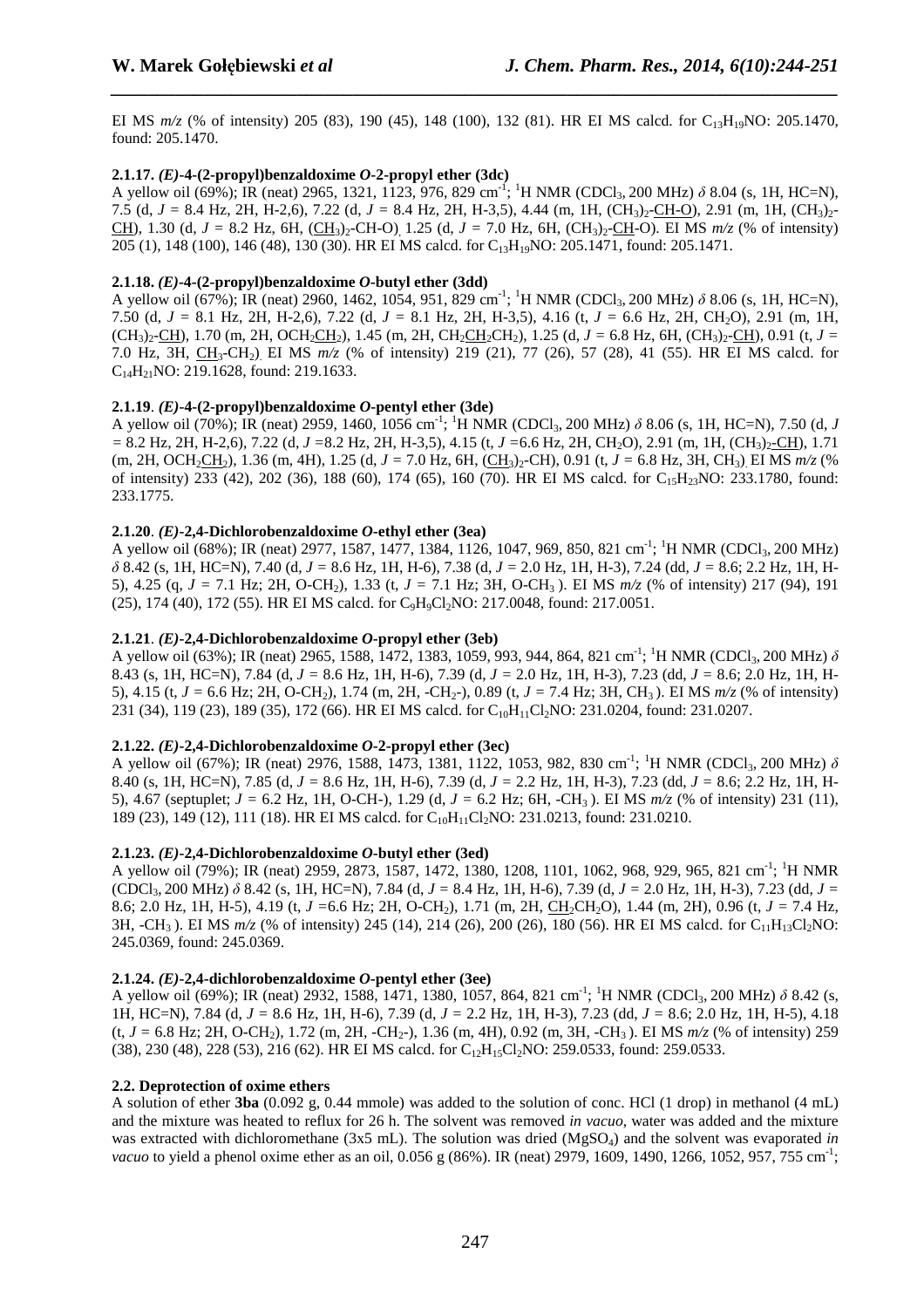<sup>1</sup>H NMR (CDCl<sub>3</sub>, 200 MHz) δ 9.96 (s, 1H, OH), 8.17 (s, 1H, HC=N), 7.23 (m, 2H, H-4,6), 6.94 (m, 2H, H-3,5), 4.23  $(q, J = 7.0 \text{ Hz}, 2H, O\text{-CH}_2\text{-CH}_3), 1.35 \text{ (t, } J = 7.0 \text{ Hz}, 3H, \text{ CH}_3).$ 

*\_\_\_\_\_\_\_\_\_\_\_\_\_\_\_\_\_\_\_\_\_\_\_\_\_\_\_\_\_\_\_\_\_\_\_\_\_\_\_\_\_\_\_\_\_\_\_\_\_\_\_\_\_\_\_\_\_\_\_\_\_\_\_\_\_\_\_\_\_\_\_\_\_\_\_\_\_\_*

# **2.3. A typical procedure for synthesis of oxime ethers** *3af– 3ef*

A mixture of oxime **2c** (0.43 g, 2 mmol), DMSO (3 ml), ethyl bromoacetate (0.5 mL, 4.95 mmol) and potassium carbonate  $(3 \text{ g})$  in water  $(2 \text{ ml})$  was stirred at room temperature for 18 h. Then 20 ml of brine was added and the solution was extracted with ethyl acetate. After drying over anhydrous MgSO4, the solvent was evaporated under vacuum. The product **3cf** was obtained as a yellow oil 0.45 g (75%); IR (neat) 2934, 1759, 1482, 1402, 1202, 1158, 1079, 987, 815 cm<sup>-1</sup>. <sup>1</sup>H NMR (CDCl<sub>3</sub>, 200 MHz)  $\delta$  8.54 (s, 1H, HC=N), 7.76 (d, *J* = 2.6 Hz, 1H, H-6), 7.26 (dd, *J* = 9.0; 2.6 Hz, 1H, H-3), 7.06 (d,  $J = 9.0$  Hz, 1H, H-4), 5.18 (s, 2H, O-CH<sub>2</sub>-O), 4.71 (s, 2H, O-CH<sub>2</sub>-C=O), 4.26 (g,  $J =$ 7.0 Hz, 2H, O-CH2CH3), 3.47 (s, 3H, OCH3), 1.31 (t, *J =* 7.0 Hz, 3H, CH3-C). EI MS *m/z* (% of intensity) 301 (12), 200 (12), 166 (11), 153 (39). HR EI MS calcd. for C<sub>13</sub>H<sub>16</sub>ClNO<sub>5</sub>: 301.0717, found: 301.0722.

# **2.3.1.** *(E)***-Ethyl 4-methoxymethoxybenzaldoxime** *O***-acetate (3af)**

A yellow oil (69%); IR (neat) 2932, 1754, 1606, 1510, 1152, 999, 836 cm<sup>-1</sup>. <sup>1</sup>H NMR (CDCl<sub>3</sub>, 200 MHz) δ 8.16 (s, 1H, HC=N), 7.52 (d, *J =* 8.8 Hz, 2H, H-2,6), 7.02 (d, *J =* 8.8 Hz, 2H, H-3,5), 5.20 (s, 2H, O-CH2-O), 4.69 (s, 2H, O- $CH_2-C=O$ ), 4.25 (g,  $J = 7.2$  Hz, 2H,  $-OCH_2CH_3$ ), 3.48 (s, 3H,  $-OCH_3$ ), 1.29 (t,  $J = 7.2$  Hz, 3H, CH<sub>3</sub>). EI MS  $m/z$  (%) of intensity) 267 (75), 137 (20), 164 (21), 134 (20). HR EI MS calcd. for C<sub>13</sub>H<sub>17</sub>NO<sub>5</sub>: 267.1107, found: 267.1108.

# **2.3.2.***(E)***-Ethyl 2-methoxymethoxybenzaldoxime** *O***-acetate (3bf)**

A yellow oil (69%); IR (neat) 2983, 1737, 1373, 1241, 1155, 1046, 759 cm<sup>-1</sup>. <sup>1</sup>H NMR (CDCl<sub>3</sub>, 200 MHz) δ 8.63 (s, 1H, HC=N), 7.77 (dd, *J =* 1.4; 7.8 Hz, 1H, H-6), 7.32 (ddd, *J =* 2.0; 7.6; 8.4 Hz, 1H, H-4), 7.12 (dd, *J =* 1.0; 8.2 Hz, 1H, H-3), 6.98 (td,  $J = 0.4$ ; 7.4; 7.2 Hz, 1H, H-5), 5.21 (s, 2H, O-CH<sub>2</sub>-O), 4.71 (s, 2H, O-CH<sub>2</sub>C=O). EI MS  $m/z$  (% of intensity) 164 (12), 133 (15), 119 (10), 102 (7).

# **2.3.3.** *(E)***-Ethyl 4-(2-propyl)benzaldoxime** *O***-acetate (3df)**

A yellow oil (67%); IR (neat) 2963, 1739, 1283, 1103, 958, 831 cm<sup>-1</sup>. <sup>1</sup>H NMR (CDCl<sub>3</sub>, 200 MHz) δ 8.12 (s, 1H, HC=N), 7.50 (d, *J =* 8.0 Hz, 2H, H-2,6), 7.24 (d, *J =* 8.0 Hz, 2H, H-3,5), 4.70 (s, 2H, O-CH2-OC=O), 4.26 (m, 2H, - O-C<sub>2</sub>H<sub>5</sub>), 2.92 (m, 1H, (CH<sub>3</sub>)<sub>2</sub>-CH), 1.26 (t, *J* = 7.0 Hz, 2H, -CH<sub>3</sub>), 1.25 (d, *J* = 6.8 Hz, 6H, (CH<sub>3</sub>)<sub>2</sub>-CH). EI MS  $m/z$ (% of intensity) 249 (5), 163 (86), 148 (100), 130 (53). HR MS calcd. for C<sub>14</sub>H<sub>19</sub>NO<sub>3</sub>: 249.1365, found: 249.1360.

# **2.3.4.** *(E)***-Ethyl 2,4-dichloro) benzaldoxime** *O***-acetate (3ef)**

A yellow oil (75%); IR (neat) 2982, 1761, 1587, 1473, 1381, 1205, 1100, 1052, 1025, 917, 872 cm<sup>-1</sup>. <sup>1</sup>H NMR (CDCl3, 200 MHz) *δ* 8.57 (s, 1H, HC=N), 7.80 (d, *J =* 8.6 Hz, 1H, H-6), 7.40 (d, *J =* 1.8 Hz, 1H, H-3), 7.23 (dd, *J =* 8.6; 2.0 Hz, 1H, H-5), 4.73 (s, 2H, O-CH2-C=O), 4.25 (q, *J =*7.2 Hz, 2H, O-CH2), 1.31 (t, *J =* 7.2 Hz, 3H, CH3). EI MS  $m/z$  (% of intensity) 275 (30), 176 (22), 172 (100), 147 (33). HR EI MS calcd. for C<sub>11</sub>H<sub>11</sub>Cl<sub>2</sub>NO<sub>3</sub>: 275.0116, found: 275.0116.

# **2.4. A typical procedure for synthesis of oxime esters** *3bg, 3eg*

A solution of the oxime **2e** (0.78 g, 4.1 mmol) and triethylamine (0.41 g, 4.1 mmol) in methylene chloride (20 ml) was stirred at 0 °C for 5 minutes. Then a solution of crotonoyl chloride (0.82 ml, 4.1 mmol) was added and the solution was stirred for 20 hours at room temperature. After this time, the reaction mixture was washed successively with 10% cold acetic acid (5 ml), 10% sodium carbonate (5 ml), brine and water. Product **3eg** was obtained as a white solid 0.72 g (68%), mp. 48-49 °C. IR (KBr) 1753, 1654, 1584, 1475, 1387, 1296, 1141, 1091, 986, 826 cm<sup>-1</sup>; <sup>1</sup>H NMR (CDCl<sub>3</sub>, 200 MHz) δ 8.78 (s, 1H, HC=N), 7.62 (d, *J* = 8.4 Hz, 1H, H-6'), 7.55 (d, *J* = 1.8 Hz, 1H, H-3'), 7.42 (qd, *J =* 15.8; 7.0 Hz, 1 H, H-3), 7.38 (dd, *J =* 8.4; 1.9 Hz, 1H, H-5'), 5.97 (dd, *J =* 15.8; 1.9 Hz; 1H, -CH=CH- ), 1.97 (dd, *J =*7.0; 1.9 Hz, 3H). EI MS m/z (% intensity) 173 (17), 171 (23), 147 (20), 136 (31). HR EI MS calcd. for  $C_{11}H_9Cl_2NO_2$ : 257.0010, found: 257.0018.

#### **2.4.1. (***E***)-2-methoxymethoxybenzaldoxime crotonate (3bg)**

A yellow oil (67 %); IR (KBr) 2959, 1747, 1374, 1239, 1049 cm<sup>-1</sup>; <sup>1</sup>H NMR (CDCl<sub>3</sub>, 200 MHz)  $\delta$  8.45 (s, 1H, HC=N), 7.54 (m, 1H, H-4), 7.23 (m, 1H, H-3), 7.10 (m, 1H, H-5), 6.92 (m, 1H, H-6), 5.96 (dq, J=16.6; 1.6 Hz, 2H, H-7), 5.31 (s, 1H, H-8), 5.24 (s, 2H, -O-CH <sub>2</sub>-O-), 3.53 (s, 3H, -OCH<sub>3</sub>) 1.97 (dd, J=7.2; 1.7 Hz, 3H, CH<sub>2</sub>-CH=). EI MS m/z (%) 217 (10), 101 (20), 86 (100), 58 (22).

# **2.5. Fungicidal testing**

The compounds were screened for fungicidal activity *in vitro* test carried out against *B. cinerea* Pers. Ex Fr, *F. culmorum* Sacc., *P. cactorum* Schroek, and *R. solani* Kuhn, which involved determination of mycelial growth retardation in potato-glucose agar (PGA). Stock solutions of test chemicals in acetone were added to agar medium to give a concentration of 200  $\mu$ g x ml<sup>-1</sup> and dispersed into Petri dishes. Four discs containing the test fungus were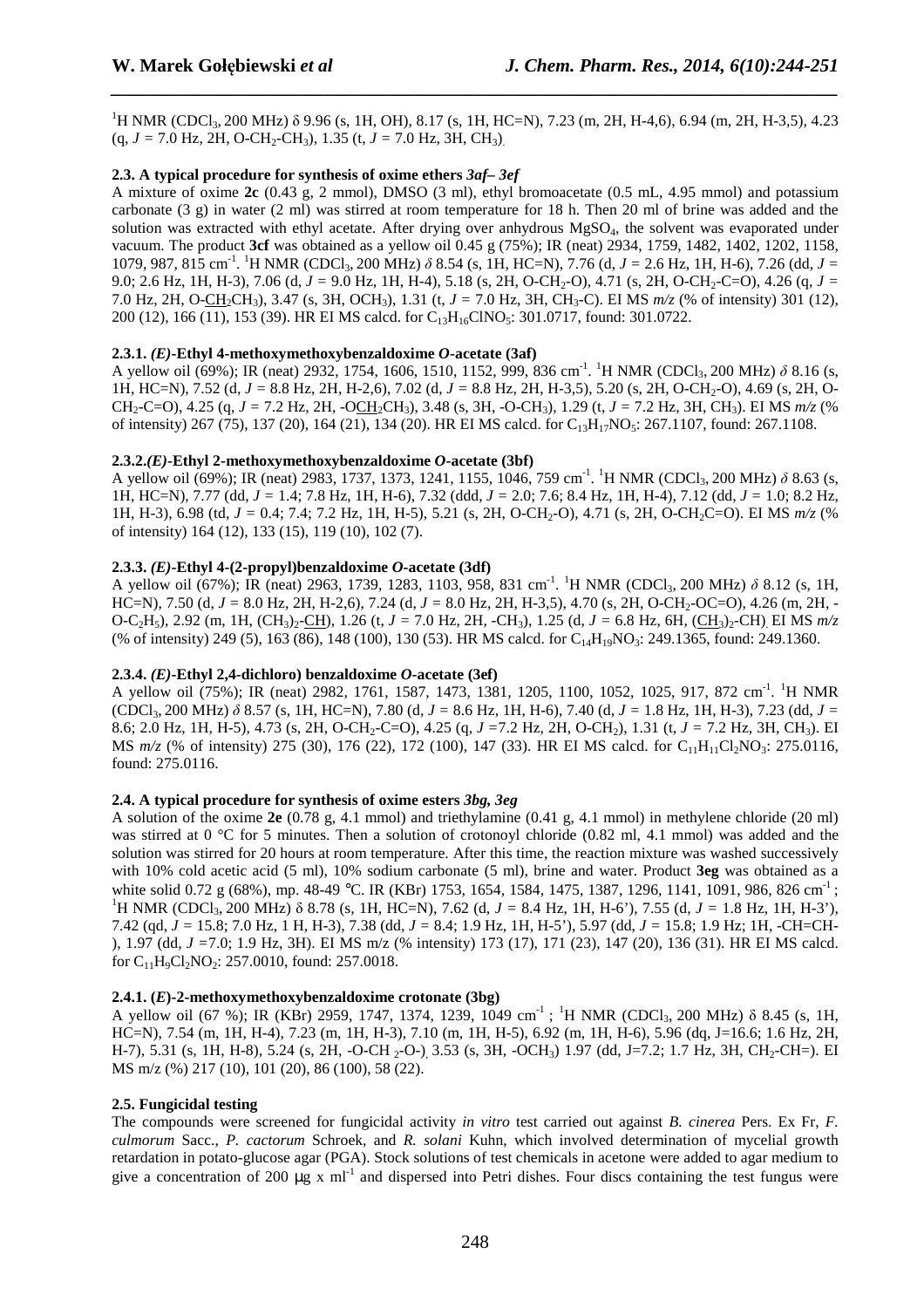placed at intervals on the surface of the solidified agar and the dishes were then inoculated for 4-8 days depending on the growth rate of the control samples, after which fungal growth was compared with that in untreated control samples. The fungicidal activity was expressed as the percentage of fungi linear growth inhibition compared to that of the control.

*\_\_\_\_\_\_\_\_\_\_\_\_\_\_\_\_\_\_\_\_\_\_\_\_\_\_\_\_\_\_\_\_\_\_\_\_\_\_\_\_\_\_\_\_\_\_\_\_\_\_\_\_\_\_\_\_\_\_\_\_\_\_\_\_\_\_\_\_\_\_\_\_\_\_\_\_\_\_*

#### **RESULTS AND DISCUSSION**

#### **3.1. Chemistry**

The title compounds were synthesized as presented in Scheme 1. The starting materials were 4 isopropylbenzaldehyde, 2,4-dichlorobenzaldehyde, salicylaldehyde, 4-hydroxybenzaldehyde, and 5 chlorosalicylaldehyde. In the hydroxybenzaldehyde derivatives protection as a methoxymethyl (MOM) ethers was applied. It was introduced using  $P_2O_5$  catalyzed acetal exchange reaction with dimethoxymethane and the Huning's base [18], thus avoiding using of carcinogenic chloromethyl methyl ether as a substrate. This protection function was used because it is very labile and on the other hand some *O*-MOM-protected compounds were screened and showed biological activity [19]. The aldehydes **1a-1e** were then converted to the oximes with hydroxylamine hydrochloride in the presence of aqueous sodium hydroxide. *E* configuration of the oximes was established based on chemical shift values of HC=N proton in  ${}^{1}H$  NMR spectra above 8.0 ppm [20-22]. Oxime ethers were frequently obtained in the literature in anhydrous conditions in the presence of strong bases such as sodium hydride or sodium methoxide [23]. We have carried out arylaldehyde oxime alkylation with primary or secondary alkyl bromides with application of aqueous-DMSO solutions of potassium hydroxide following the known procedure [24]. On the other hand oxime acetates were prepared in milder conditions of the reaction in aqueous-DMSO solutions of potassium carbonate. Some *O*-MOM derivatives (e.g. **3ba**) were deprotected using modification of the published procedure with a methanolic solution of hydrochloric acid [25]. Neutral conditions of this deprotection can be applied as well, such as ones using zirconium(IV) chloride [26]. Oxime esters were obtained with crotonoyl chloride in DCM in the presence of triethylamine as a base.



|      | $\mathbb{R}$   | $R^2$       | $R^3$ | R <sup>1</sup> | $R^2$       | $R^3$ | $R = Et$   | $R = Pr$         | $R=i-$          | $R = Bu$ | $R =$ pentyl | $R = CH_2CO_2Et$ | $R=$         |
|------|----------------|-------------|-------|----------------|-------------|-------|------------|------------------|-----------------|----------|--------------|------------------|--------------|
|      |                |             |       |                |             |       |            |                  | Pr              |          |              |                  | $COCH=CHCH3$ |
| 1,2a |                | <b>OMOM</b> | H     | Н              | <b>OMOM</b> | н     | 3aa        | 3ab              | 3ac             | 3ad      | 3ae          | 3af              |              |
| 1,2b | <b>OMOM</b>    | Н           | H     | OMOM           | Н           | Н     | 3ba        | 3 <sub>b</sub> b | 3 <sub>bc</sub> | 3bd      | 3be          | 3bf              | 3bg          |
| 1,2c | <b>OMOM</b>    | H           | Cl    | OMOM           | H           | Cl    | <b>3ca</b> | 3cb              | 3cc             | 3cd      | 3ce          | 3cf              |              |
| 1,2d | Н              | $i-Pr$      | H     | Н              | $i-Pr$      | н     | 3da        | 3db              | 3dc             | 3dd      | 3de          | 3df              |              |
| 1,2e | C <sub>1</sub> | Cl          | H     | C1             | Cl          | н     | <b>3ea</b> | 3eb              | 3ec             | 3ed      | 3ee          | 3ef              | 3eg          |

**Scheme 1. Synthesis of oximes 2 and oxime ethers and esters 3. Reagents: i NH2OH x HCl, NaOH, rt, 10 h; ii AlkBr, KOH, DMSO-H2O, rt, 0.5 h; BrCO2Et, K2CO3, DMSO, rt, 18 h; CH3CH=CHCOCl, NEt3, CH2Cl2, 0 <sup>o</sup>C->rt, 20 h.**

Esterification of oximes was accompanied by formation of side products, resulting from oxime dehydration and from deoximation as exemplified in Scheme 2. Such processes were observed before [27].



**Scheme 2. Products of oxime esterification. Reagents: i CH3CH=CHCOCl, NEt3, CH2Cl2, 0 <sup>o</sup>C->rt, 20 h**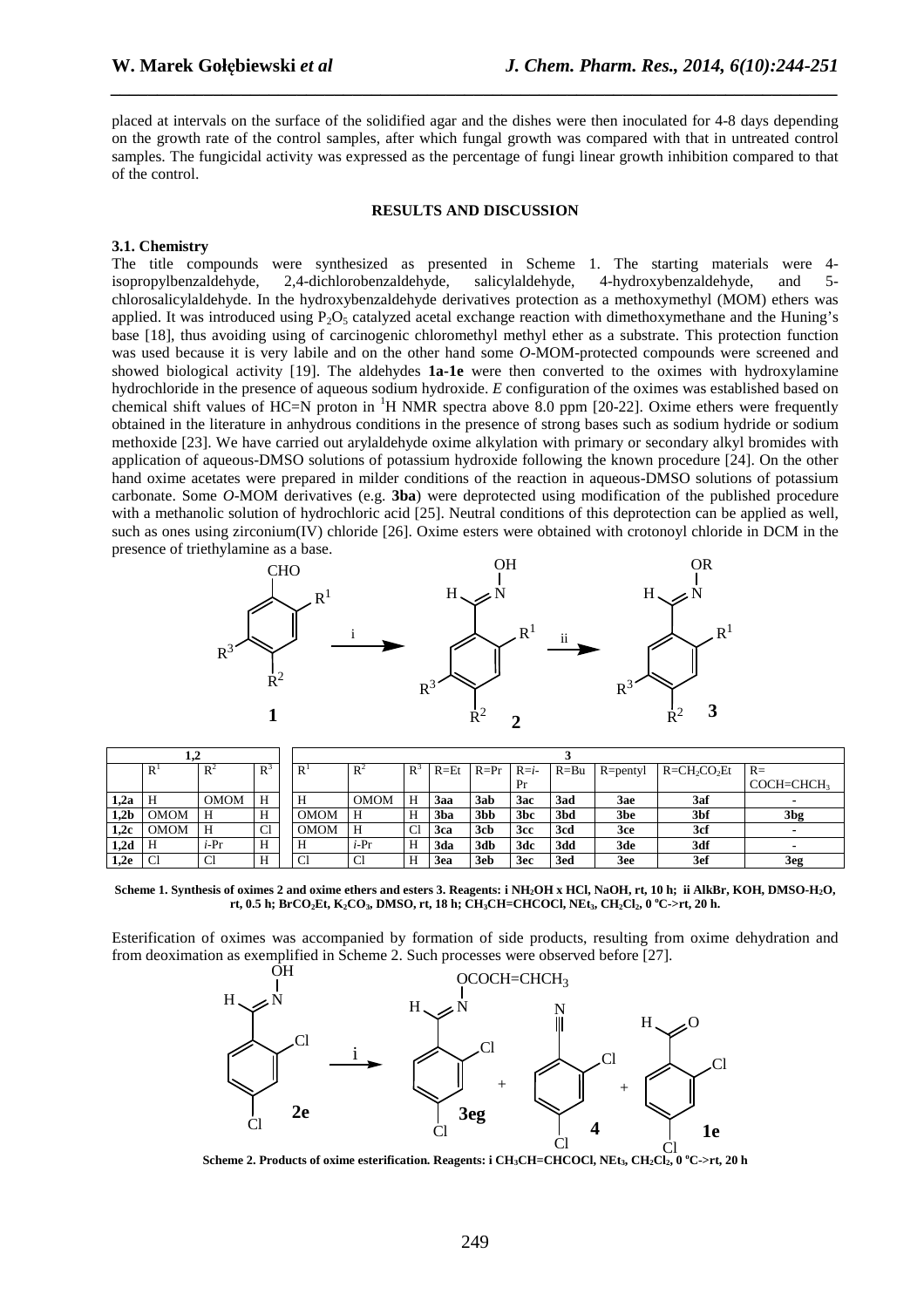# **3.2. Biological activity and structure-activity relationship**

The obtained 32 oxime derivatives were evaluated *in vitro* against four plant pathogenic fungi *B. cinerea (BC), F. culmorum (FC), P. cactorum (PC),* and *R. solani (RS)*. The screening results are displayed in the Table together with calculated logarithms of octanol-water partition coefficient c*logP*. They indicate variable antifungal activity at concentration of 200 mg/L. This concentration is routinely used in our laboratories in standard screening experiments. Tests at the lower concentrations are carried out only where there is a special interest in a given compound. Comparison of the activity with chlorothalonil shows that many compounds are more potent than the reference substance. Altogether 13 oxime derivatives were more active against *BC*, 19 compounds were more active against *FC*, 4 compounds against *PC* and 16 compounds were more potent against *RS* than chlorothalonil.

*\_\_\_\_\_\_\_\_\_\_\_\_\_\_\_\_\_\_\_\_\_\_\_\_\_\_\_\_\_\_\_\_\_\_\_\_\_\_\_\_\_\_\_\_\_\_\_\_\_\_\_\_\_\_\_\_\_\_\_\_\_\_\_\_\_\_\_\_\_\_\_\_\_\_\_\_\_\_*

The obtained ethers and esters can be divided into five groups differing in the phenyl ring and oxime part substituents. In all five groups the oxime moiety is functionalized with different alkyl and alkenylcarbonyl groups. Compounds from the first and the second group are derivatives of, respectively, 4-alkoxy- and 2 alkoxybenzaldehyde. Four ethers from the first group show high activity against *R. solani*. Ethers and esters from the second group are particularly active against *B. cinerea* and *R. solani* fungal strains.

The third group include 2-alkoxy-5-chloro derivatives. Three ethers and the ester **3cg** excel in inhibitory activity against *B. cinerea*; this ester is highly active also against the other three tested fungal strains. Compounds from the fourth group, derivatives of 4-isopropylbenzaldehyde are less potent; the exception are ethers substituted with methylethoxycarbonyl function, which are active against all fungal strains. Ethers and esters from the fifth group with 2,4-dichloro aromatic substitution pattern excel in antifungal activity against *B. cinerea* and *R. solani* fungal strains.

In general 11 compounds showed 100% inhition rate against *B. cinerea*, and 14 compounds exhibited 100% inhition rate against *R. solani*. The antifungal activity of the title compounds showed some correlation with lipophilicity of the oxime derivatives as measured by the logarithm

| Compounds                         | R: C <sub>2</sub> H <sub>5</sub>             | $R: C_3H_7$      | R: (CH <sub>3</sub> ) <sub>2</sub> CH | R: C <sub>4</sub> H <sub>9</sub> | $R: C_5H_{11}$   | R: CH <sub>2</sub> COOEt | $R:CH3CH=CHCO$  |  |  |  |  |
|-----------------------------------|----------------------------------------------|------------------|---------------------------------------|----------------------------------|------------------|--------------------------|-----------------|--|--|--|--|
| $\sqrt{NOR}$                      |                                              |                  |                                       |                                  |                  |                          |                 |  |  |  |  |
|                                   | $2.43 \pm 0.55$                              | $2.96 \pm 0.55$  | $2.78 \pm 0.55$                       | $3.50 \pm 0.55$                  | $4.03 \pm 0.55$  | $2.53 \pm 0.59$          |                 |  |  |  |  |
|                                   | BC 69.5                                      | BC 47            | BC 82                                 | BC 60                            | BC 66            | $BC_0$                   |                 |  |  |  |  |
|                                   | FC 76                                        | FC 80            | FC 80                                 | FC 48                            | FC 47            | FC 10                    |                 |  |  |  |  |
|                                   | PC 64.5                                      | PC 68.5          | PC 56%                                | PC 30                            | PC <sub>6</sub>  | PC <sub>0</sub>          |                 |  |  |  |  |
| OCH <sub>2</sub> OCH <sub>3</sub> | <b>RS</b> 100                                | <b>RS</b> 100    | RS 100%                               | <b>RS</b> 100                    | RS 56            | RS 14                    |                 |  |  |  |  |
| NOR                               | $2.03 \pm 0.55$                              | $2.57 \pm 0.55$  | $2.38 \pm 0.56$                       | $3.10 \pm 0.55$                  | $3.63 \pm 0.55$  | $2.13 \pm 0.59$          | $2.24 \pm 0.61$ |  |  |  |  |
|                                   | <b>BC</b> 100                                | <b>BC</b> 100    | BC 100%                               | $BC$ 70                          | BC <sub>28</sub> | $BC_0$                   | <b>BC</b> 100   |  |  |  |  |
| OCH <sub>2</sub> OCH <sub>3</sub> | FC 100                                       | FC 31,5%         | FC 69.5%                              | FC <sub>53</sub>                 | FC 40            | FC 22                    | FC 76           |  |  |  |  |
|                                   | PC 10                                        | PC 0%            | PC 29%                                | PC 16.3                          | PC <sub>2</sub>  | PC <sub>0</sub>          | PC 100          |  |  |  |  |
|                                   | RS 100                                       | <b>RS</b> 100    | RS 100%                               | <b>RS</b> 100                    | RS 66            | $RS$ 0                   | <b>RS</b> 100   |  |  |  |  |
| $\sim$ NOR                        | $2.92 \pm 0.56$                              | $3.45 \pm 0.56$  | $3.27 \pm 0.57$                       | $3.98 \pm 0.56$                  | $4.51 \pm 0.56$  | $3.02 \pm 0.60$          |                 |  |  |  |  |
|                                   | <b>BC</b> 100                                | <b>BC</b> 100    | BC 100%                               | BC 75                            | BC <sub>4</sub>  | BC 40                    |                 |  |  |  |  |
| OCH <sub>2</sub> OCH <sub>3</sub> | FC 67.5                                      | FC 61.5          | FC 58%                                | FC 58                            | FC 19            | FC 53                    |                 |  |  |  |  |
|                                   | $PC$ 13.5                                    | PC <sub>0</sub>  | $PC$ 4%                               | PC <sub>0</sub>                  | PC <sub>5</sub>  | PC <sub>0</sub>          |                 |  |  |  |  |
|                                   | RS 100                                       | RS 75            | <i>RS</i> 76%                         | RS 50                            | RS 62            | RS 56                    |                 |  |  |  |  |
| <b>NOR</b>                        |                                              |                  |                                       |                                  |                  |                          |                 |  |  |  |  |
|                                   | $4.25 \pm 0.53$                              | $4.78 \pm 0.50$  | $4.59 \pm 0.51$                       | $5.31 \pm 0.50$                  | $5.84 \pm 0.50$  | $4.35 \pm 0.55$          |                 |  |  |  |  |
|                                   | BC <sub>32</sub>                             | BC 73            | BC 26%                                | BC 46                            | BC 38            | $BC$ 100                 |                 |  |  |  |  |
|                                   | FC <sub>34</sub>                             | FC <sub>33</sub> | FC 14%                                | FC <sub>29</sub>                 | FC 10            | FC 100                   |                 |  |  |  |  |
|                                   | $PC$ 6.3                                     | PC 8.8           | PC 2,5%                               | PC <sub>6</sub>                  | $PC$ 15          | PC 100                   |                 |  |  |  |  |
|                                   | RS 58                                        | RS 68            | RS 70%                                | RS 64                            | RS 26            | <b>RS</b> 100            |                 |  |  |  |  |
| <b>NOR</b>                        |                                              |                  |                                       |                                  |                  |                          |                 |  |  |  |  |
|                                   | $4.36 \pm 0.53$                              | $4.90 \pm 0.53$  | $4.71 \pm 0.53$                       | $5.43 \pm 0.53$                  | $5.96 \pm 0.53$  | $4.46 \pm 0.57$          | $5.02 \pm 0.59$ |  |  |  |  |
| <b>CI</b>                         | <b>BC</b> 100                                | <b>BC</b> 100    | <b>BC</b> 100                         | BC 66                            | BC 58            | BC 76                    | <b>BC</b> 100   |  |  |  |  |
|                                   | FC 40                                        | $FC$ 50          | FC <sub>30</sub>                      | FC 44                            | FC 35            | FC 20                    | FC 69           |  |  |  |  |
|                                   | PC 58                                        | PC 25            | PC 12.5                               | $PC$ 3.8                         | $PC$ 0           | PC 58                    | PC 100          |  |  |  |  |
| <b>CI</b>                         | <i>RS</i> 100                                | <i>RS</i> 100    | <i>RS</i> 100                         | RS 58                            | RS 46            | <i>RS</i> 100            | <b>RS</b> 100   |  |  |  |  |
|                                   |                                              |                  |                                       |                                  |                  |                          |                 |  |  |  |  |
| Chlorothalonil <sup>a</sup>       | cLog P 2.53±0.41; BC 80; FC 38; PC 61; RS 88 |                  |                                       |                                  |                  |                          |                 |  |  |  |  |

**Table**. **Antifungal activity of compounds 3aa**-**3eg as inhibion rate (%) at 200 mg/L and c***log P* 

a reference compound; *BC*: *Botrytis cinerea, FC: Fusarium culmorum, PC: Phytophthora cactorum, RS: Rhizoctonia solani* 

of octanol-water partition coefficient *clogP* [28]. No straightforward dependence was found between the calculated lipophilicity and the biological activity which can be partly explained by presence of three different structural types of compounds in this study. However, the optimal ranges of c*logP* could be observed. For the most active against *B. cinerea* ether derivatives with electron-donating substituents on the aromatic ring (isopropyl and MOM ether) c*logP* fell in the range of  $2.0 - 2.8$ . The other favourable range of clogP for ethers and esters with electron-withdrawing